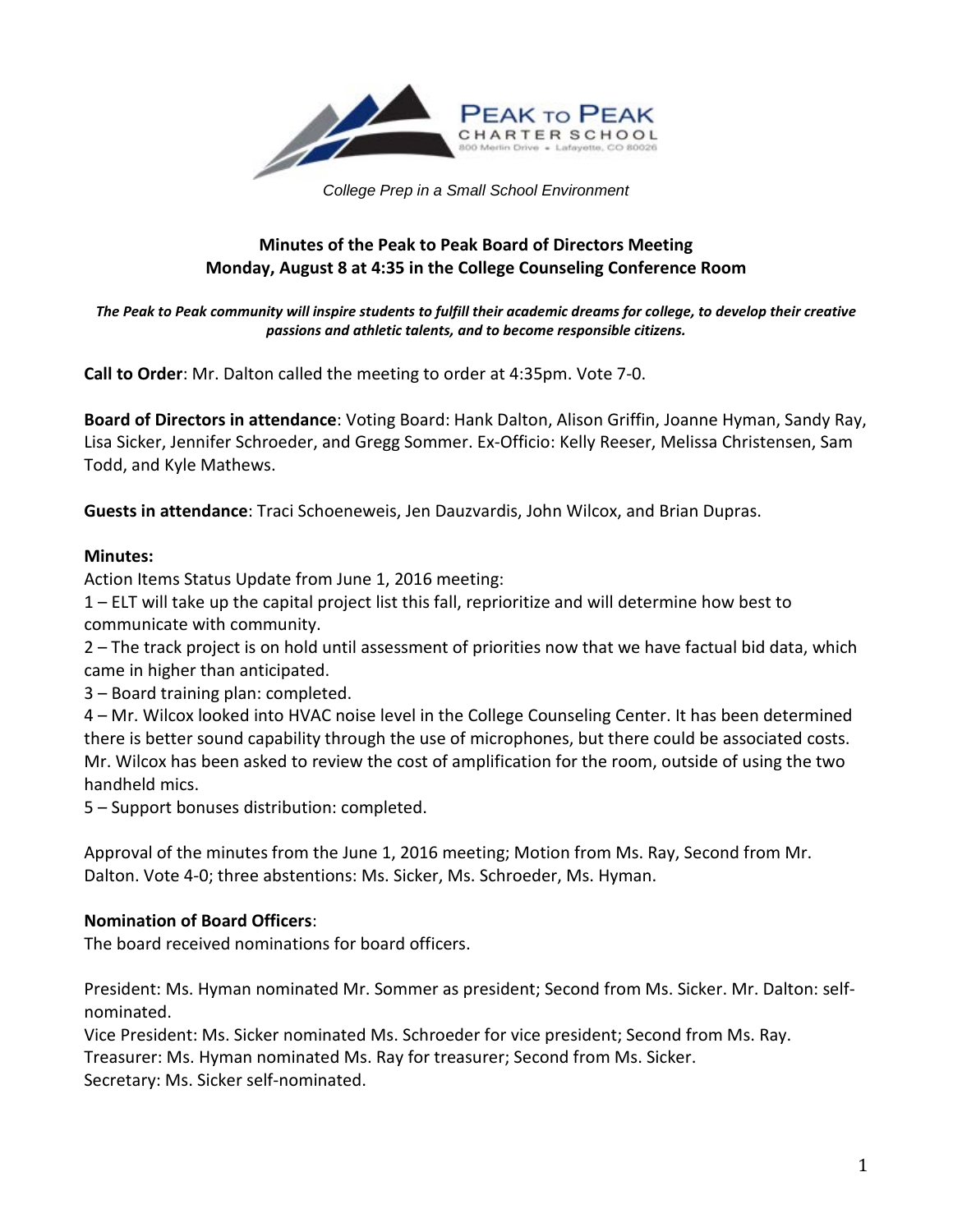Mr. Dalton withdrew his nomination for president. The slate of officers will be voted on at the August 17 meeting including: Mr. Sommer, President; Ms. Schroeder, Vice President; Ms. Ray, Treasurer; Ms. Sicker, Secretary.

## **Executive Director of Education:**

Ms. Reeser highlighted the presentations given at the National Alliance of Public Charter Schools conference this summer.

She also discussed how BVSD utilized the P2P buildings over the summer for summer school. Mr. Sommer asked about other requests from BVSD for P2P facilities and Mr. Wilcox responded that there are some requests that will be honored when the space is not already being used by P2P.

#### **Executive Director of Operations**:

Mr. Todd highlighted the Q4 report, noting the following highlights: P2P received a 2.7% increase in state per pupil (PPR) funding in 2015-16 and the school was able to grant pay increases and finished the year better than budgeted. Revenues for P2P and Friends of P2P totaled \$16.5 million, or 103% of budget; while expenditures were \$16.9 million or 99.7% of budget.

Mr. Todd affirmed that the building project will finish at \$10,850,000. Not all expenditures got into last fiscal year; budget for FY16-17 will include a campus build out line with \$100k. There were only \$100k in change orders on the near \$11m project. Mr. Todd recognized the full team involved on the project.

During the review of the Q4 report, Mr. Sommer asked questions about the merchant account and the separation of funds. Mr. Sommer, Ms. Ray and Mr. Todd will join with the accounting staff to discuss the next steps and interpretation of the policy.

Mr. Todd reviewed for the board the end of the year transfers.

Mr. Todd offered a budget update and reminded the board that there will be a budget line added for a remaining expenses related to the campus build out. He also informed the board that BVSD will be discussing the possibility of putting a new mill levy on the November ballot for ongoing building and maintenance expense. Mr. Todd noted that it is likely the board will have a budget to review later this fall based on the outcome of the new mill levy measure.

## **Future Meeting Topics:**

1 – All voting board members are to email Mr. Sommer their committee liaison choices 2 – Ms. Griffin will provide a memo regarding a proposed communication plan at the August 24

meeting.

3 – Ms. Sicker will provide a new format for the board meeting minutes at the August 17 meeting.

4 – Ms. Sicker will provide a memo on how to enhance relations with the broader community at the August 17 meeting.

5 – All board members will review the budget and discuss capital priorities as we approach the November meeting(s).

6 – Ms. Reeser will provide a general announcement to the P2P community about the strategic plan and KPI revision process in an early school year edition of the Digest.